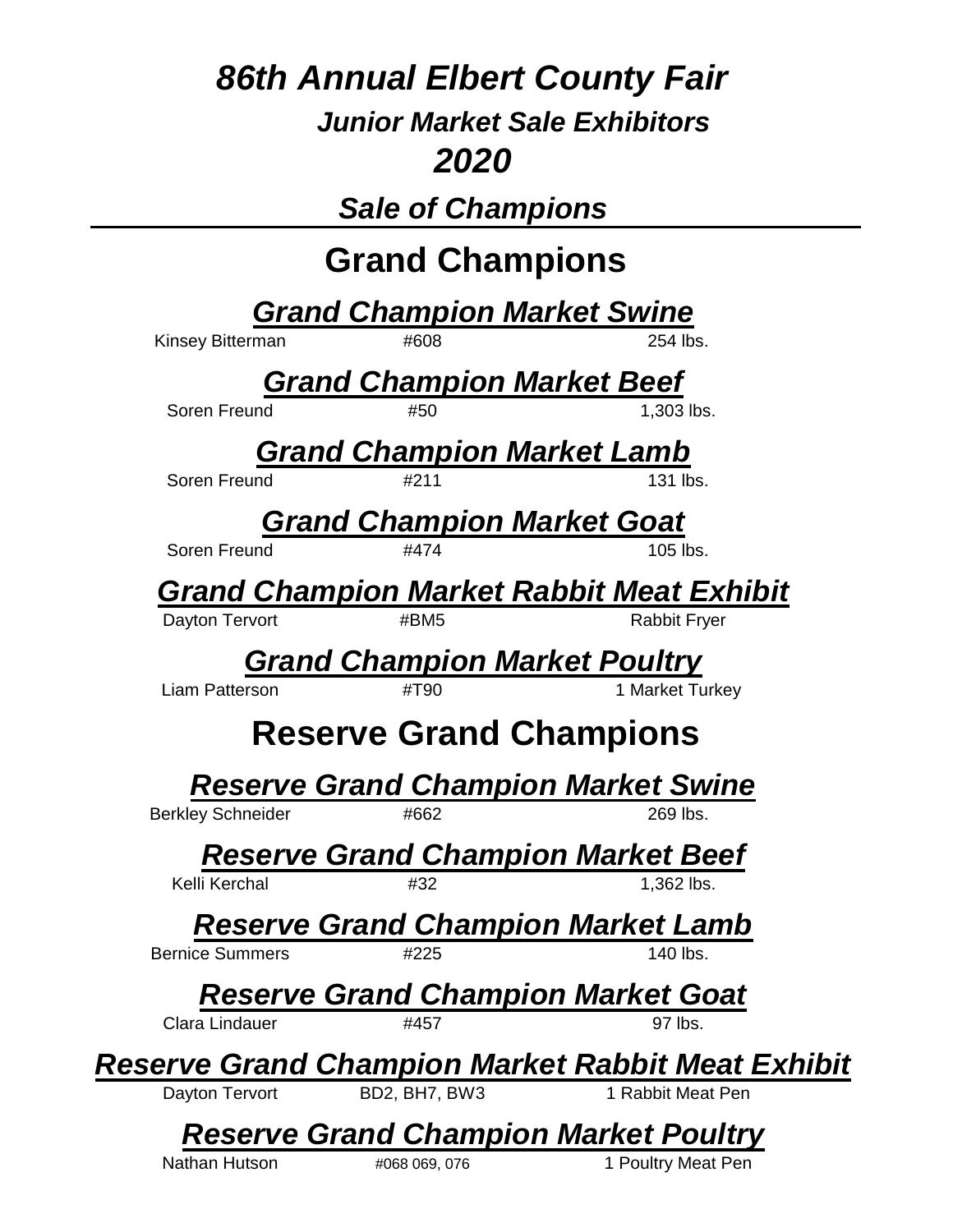## **85th Annual Elbert County Fair Junior Market Structure 10 Annual Elbert County Fair**

July 28th - August 2nd 2019 **8/1/2020**

| <b>Market Swine</b> |                            |      |        |                |                      |
|---------------------|----------------------------|------|--------|----------------|----------------------|
| Lot $#$             | <b>Exhibitor</b>           | Tag# | Weight | <b>Placing</b> | <b>Buy Back \$\$</b> |
| Lot #13             | <b>Vincent Hermes</b>      | 692  | 230    | 1st            | \$57.50              |
| Lot $# 14$          | <b>Wyatt Walts</b>         | 609  | 248    | 1st            | \$62.00              |
| Lot # 15            | <b>Antone Sellers</b>      | 709  | 262    | 1st            | \$65.50              |
| Lot $# 16$          | Jacob Crippen              | 656  | 272    | 1st            | \$68.00              |
| Lot $# 17$          | Logan Cox                  | 653  | 276    | 1st            | \$69.00              |
| Lot $# 18$          | Mia Tiefenbacher           | 713  | 235    | 2nd            | \$58.75              |
| Lot $# 19$          | Kallie Lemon               | 640  | 257    | 2nd            | \$64.25              |
| Lot $#20$           | Sebastian Myers            | 711  | 264    | 2nd            | \$66.00              |
| Lot $#21$           | Karina Vidales             | 678  | 272    | 2nd            | \$68.00              |
| Lot $#22$           | Malachi Smith              | 630  | 275    | 2nd            | \$68.75              |
| Lot $#23$           | <b>Colette Arnold</b>      | 622  | 235    | 3rd            | \$58.75              |
| Lot $#24$           | <b>Kailey Hermes</b>       | 696  | 238    | 3rd            | \$59.50              |
| Lot # 25            | Hayden Pfost               | 690  | 257    | 3rd            | \$64.25              |
| Lot #26             | Hagen Ellefson             | 687  | 262    | 3rd            | \$65.50              |
| Lot # 27            | <b>Brindelyn Schneider</b> | 672  | 266    | 3rd            | \$66.50              |
| Lot #28             | <b>Samuel Martell</b>      | 660  | 271    | 3rd            | \$67.75              |
| Lot # 29            | Paola Vidales              | 677  | 280    | 3rd            | \$70.00              |
| Lot $#30$           | <b>Titus Smith</b>         | 634  | 231    | 4th            | \$57.75              |
| Lot $#31$           | <b>Brigz Bell</b>          | 675  | 246    | 4th            | \$61.50              |
| Lot $#32$           | <b>Ezekiel Cabrera</b>     | 700  | 265    | 4th            | \$66.25              |
| Lot $#33$           | Alexa Johnson              | 604  | 266    | 4th            | \$66.50              |
| Lot $#34$           | <b>Tucker Monroe</b>       | 721  | 270    | 4th            | \$67.50              |
| Lot $#35$           | Laramie Taylor             | 625  | 276    | 4th            | \$69.00              |
| Lot $#36$           | Josiah Smith               | 627  | 249    | 5th            | \$62.25              |
| Lot $#37$           | Silas Smith                | 631  | 258    | 5th            | \$64.50              |
| Lot $#38$           | <b>Titus Cabrera</b>       | 707  | 264    | 5th            | \$66.00              |
| Lot $#39$           | William Landavazo          | 612  | 270    | 5th            | \$67.50              |
| Lot $#40$           | Colby Webb                 | 600  | 276    | 5th            | \$69.00              |
| Lot #41             | <b>Brant Volosin</b>       | 618  | 278    | 5th            | \$69.50              |
| Lot $#42$           | <b>Bailey Martell</b>      | 658  | 251    | 6th            | \$62.75              |
| Lot $#43$           | Levi Cabrera               | 705  | 258    | 6th            | \$64.50              |
| Lot $#44$           | Aubrianna Landavazo        | 611  | 270    | 6th            | \$67.50              |
| Lot $#45$           | <b>Caleb Churchwell</b>    | 727  | 279    | 6th            | \$69.75              |
| Lot $#46$           | Dakotah Lazor              | 655  | 248    | 7th            | \$62.00              |
| Lot $#47$           | Ezra Cabrera               | 703  | 260    | 7th            | \$65.00              |
| Lot $#48$           | <b>Wyatt Smith</b>         | 715  | 270    | 7th            | \$67.50              |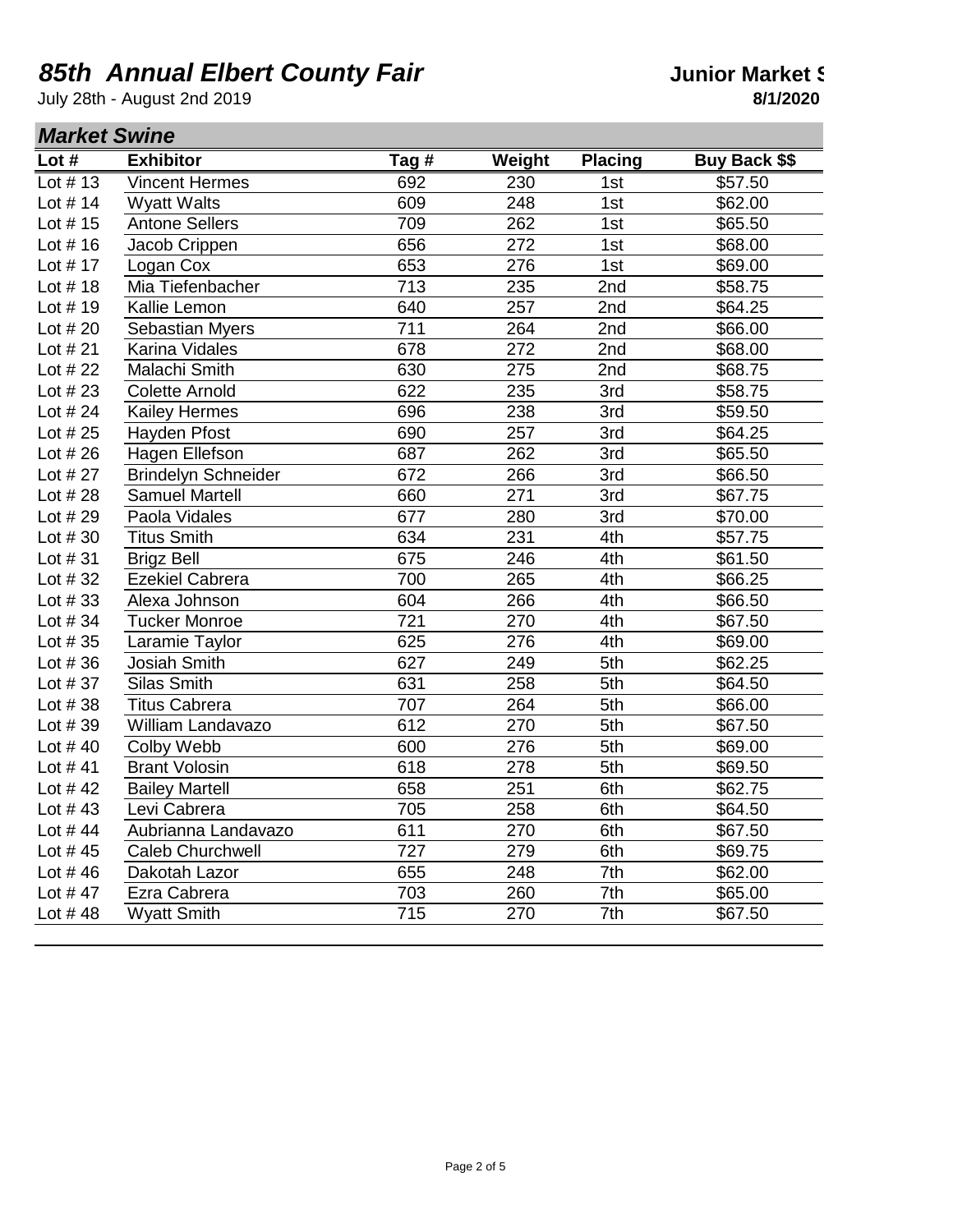## **85th Annual Elbert County Fair Junior Market Structure 10 Annual Elbert County Fair**

July 28th - August 2nd 2019 **8/1/2020**

| <b>Market Beef</b> |                           |                |        |                |               |
|--------------------|---------------------------|----------------|--------|----------------|---------------|
| Lot #              | <b>Exhibitor</b>          | Tag $#$        | Weight | <b>Placing</b> | Buy Back \$\$ |
| Lot $#49$          | Tayden Wangerow           | 12             | 1,196  | 1st            | \$1,124.24    |
| Lot $# 50$         | Morgan Jantz              | 36             | 1,252  | 1st            | \$1,176.88    |
| Lot $# 51$         | <b>Bailey Churchwell</b>  | 21             | 1,270  | 1st            | \$1,193.80    |
| Lot $# 52$         | Summer Wangerow           | 13             | 1,388  | 1st            | \$1,304.72    |
| Lot $# 53$         | Olivia Bringhurst         | 34             | 1,107  | 2nd            | \$1,040.58    |
| Lot $# 54$         | Ty Bringhurst             | 33             | 1,172  | 2nd            | \$1,101.68    |
| Lot $# 55$         | Marina Guynn              | $\overline{7}$ | 1,229  | 2nd            | \$1,155.26    |
| Lot $# 56$         | <b>Quentin Churchwell</b> | 22             | 1,242  | 2nd            | \$1,167.48    |
| Lot $# 57$         | <b>Tucker Noe</b>         | 49             | 1,296  | 2nd            | \$1,218.24    |
| Lot $# 58$         | Raelyn Kelty              | 45             | 1,315  | 2nd            | \$1,236.10    |
| Lot #59            | McKenna Murphy            | 39             | 1,389  | 2nd            | \$1,305.66    |
| Lot $#60$          | Zoe Wallerstedt           | 19             | 1,102  | 3rd            | \$1,035.88    |
| Lot $#61$          | Lexi Guy                  | 16             | 1,199  | 3rd            | \$1,127.06    |
| Lot $#62$          | Evan Guy                  | 14             | 1,229  | 3rd            | \$1,155.26    |
| Lot #63            | Eva Stretcher             | 93             | 1,262  | 3rd            | \$1,186.28    |
| Lot $#64$          | Lauren Rector             | 24             | 1,283  | 3rd            | \$1,206.02    |
| Lot $#65$          | <b>Ethan Stone</b>        | 10             | 1,309  | 3rd            | \$1,230.46    |
| Lot $#66$          | <b>Myles Erker</b>        | $\overline{2}$ | 1,330  | 3rd            | \$1,250.20    |
| Lot $# 67$         | <b>Charley Maranville</b> | 27             | 1,392  | 3rd            | \$1,308.48    |
| Lot $#68$          | <b>Ryley Hamacher</b>     | $\overline{4}$ | 1,182  | 4th            | \$1,111.08    |
| Lot #69            | Kaitlyn Rector            | 25             | 1,253  | 4th            | \$1,177.82    |
| Lot $# 70$         | <b>Brock Erker</b>        | 3              | 1,318  | 4th            | \$1,238.92    |
| Lot $# 71$         | Jack Pyatt                | 48             | 1,334  | 4th            | \$1,253.96    |
| Lot $# 72$         | <b>Austin Hundley</b>     | 29             | 1,415  | 4th            | \$1,330.10    |
| Lot #73            | <b>Ethen Gonzalez</b>     | 1              | 1,196  | 5th            | \$1,124.24    |
| Lot $#74$          | Kiersten Allen            | 28             | 1,305  | 5th            | \$1,226.70    |
| Lot $# 75$         | Kodi Henderson            | 23             | 1,349  | 5th            | \$1,268.06    |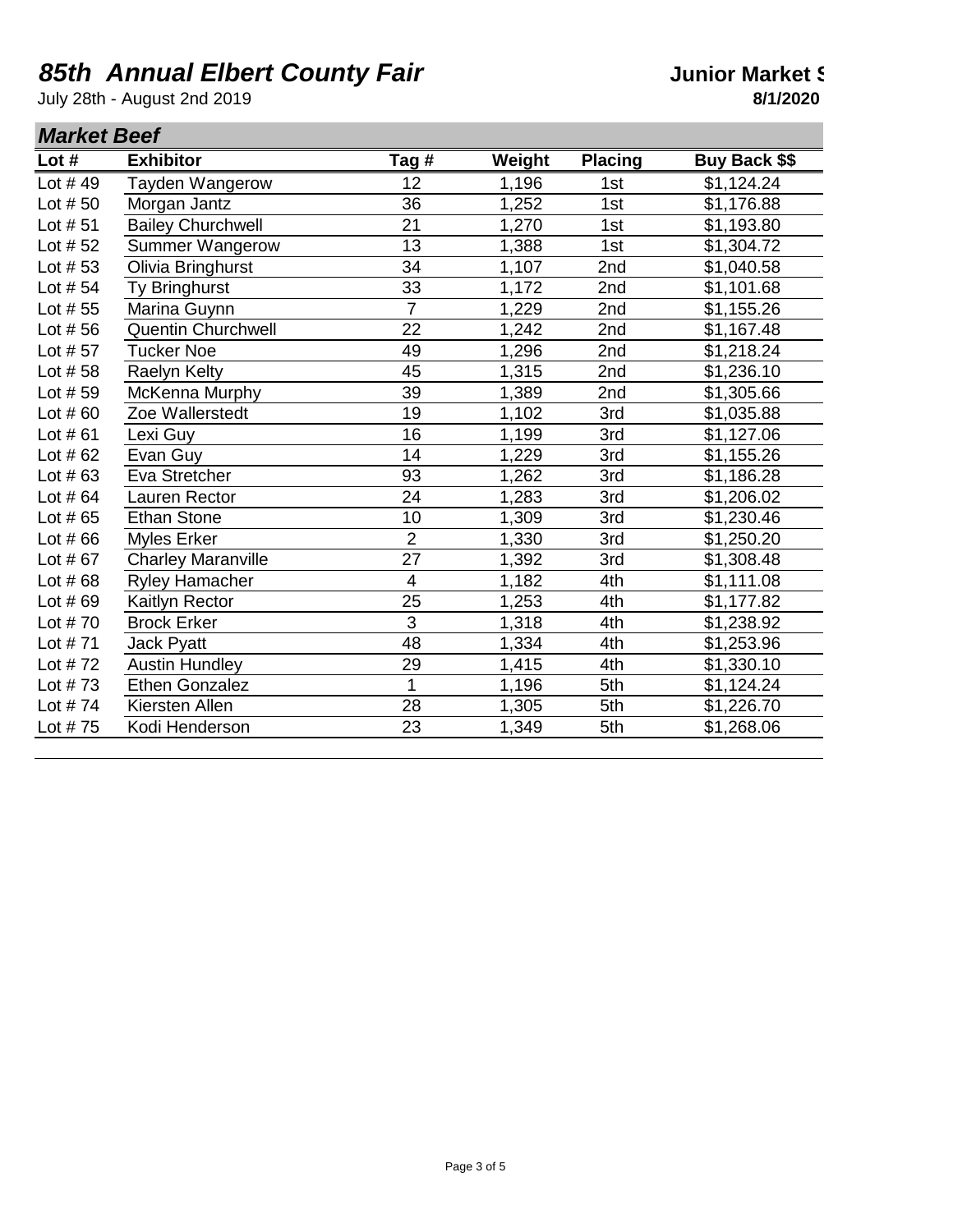### **85th Annual Elbert County Fair Junior Market Structure 10 Annual Elbert County Fair**

July 28th - August 2nd 2019 **8/1/2020**

| <b>Market Lamb</b> |                          |       |        |                |               |
|--------------------|--------------------------|-------|--------|----------------|---------------|
| Lot#               | <b>Exhibitor</b>         | Tag # | Weight | <b>Placing</b> | Buy Back \$\$ |
| Lot $#76$          | Delaney Hegger           | 251   | 114    | 1st            | \$136.80      |
| Lot $# 77$         | Kodi Monks               | 209   | 136    | 1st            | \$163.20      |
| Lot $#78$          | Jaceen Zion              | 202   | 118    | 2nd            | \$141.60      |
| Lot $#79$          | <b>Trea Allen</b>        | 307   | 131    | 2nd            | \$157.20      |
| Lot $#80$          | Mylee Pyatt              | 235   | 138    | 2nd            | \$165.60      |
| Lot $#81$          | Payton Monks             | 208   | 148    | 2nd            | \$177.60      |
| Lot $#82$          | Hannah Ertz              | 238   | 160    | 2nd            | \$192.00      |
| Lot $#83$          | Lita Noe                 | 258   | 113    | 3rd            | \$135.60      |
| Lot $#84$          | <b>Carley Bringhurst</b> | 223   | 127    | 3rd            | \$152.40      |
| Lot $#85$          | Mattea Robles-Zion       | 203   | 148    | 3rd            | \$177.60      |
| Lot $#86$          | Amelia Prouse            | 236   | 150    | 3rd            | \$180.00      |
| Lot $#87$          | Nathan Thieman           | 218   | 113    | 4th            | \$135.60      |
| Lot $#88$          | Kendra Byrd              | 216   | 144    | 4th            | \$172.80      |
| Lot $#89$          | Kaelyn Caraveo           | 220   | 100    | 5th            | \$120.00      |
| Lot $# 90$         | Wes Noe                  | 257   | 108    | 5th            | \$129.60      |
| Lot $# 91$         | Darias Harms             | 219   | 115    | 5th            | \$138.00      |
| Lot $# 92$         | <b>Trinity Fulton</b>    | 247   | 129    | 5th            | \$154.80      |
| Lot $# 93$         | Robert Hanson            | 256   | 133    | 5th            | \$159.60      |
| Lot $# 94$         | Malia Monette-Willett    | 243   | 135    | 5th            | \$162.00      |
| Lot $# 95$         | <b>Faith Fulton</b>      | 224   | 138    | 5th            | \$165.60      |
| Lot $# 96$         | <b>Tyson Pfost</b>       | 252   | 139    | 5th            | \$166.80      |
| Lot $# 97$         | Carlyn Osborn            | 241   | 145    | 5th            | \$174.00      |

#### *Market Goat*

| manse vval   |                         |       |     |                |               |  |
|--------------|-------------------------|-------|-----|----------------|---------------|--|
| Lot $#$      | <b>Exhibitor</b>        | Tag # |     | <b>Placing</b> | Buy Back \$\$ |  |
| Lot $# 98$   | Josey McClain           | 455   | 65  | 1st            | \$178.75      |  |
| Lot $# 99$   | Nevaeh Ramsour          | 472   | 71  | 1st            | \$195.25      |  |
| Lot $#$ 100  | <b>Hudson McGinness</b> | 443   | 80  | 1st            | \$220.00      |  |
| Lot $\#$ 101 | Sarah Johnson           | 469   | 66  | 2nd            | \$181.50      |  |
| Lot $#$ 102  | <b>Jel Wallerstedt</b>  | 471   | 71  | 2nd            | \$195.25      |  |
| Lot $\#$ 103 | <b>Carter McGinness</b> | 442   | 75  | 2nd            | \$206.25      |  |
| Lot $#$ 104  | Sage Massey             | 458   | 84  | 2nd            | \$231.00      |  |
| Lot $#$ 105  | McCrae Lown             | 444   | 91  | 2nd            | \$250.25      |  |
| Lot $\#$ 106 | <b>Brianna Mills</b>    | 447   | 67  | 3rd            | \$184.25      |  |
| Lot $#$ 107  | Raegan Massey           | 462   | 81  | 3rd            | \$222.75      |  |
| Lot $#$ 108  | <b>Marlene Snell</b>    | 451   | 112 | 3rd            | \$308.00      |  |
| Lot $#$ 109  | Sonny Gillen            | 439   | 67  | 4th            | \$184.25      |  |
| Lot $#$ 110  | <b>Brooke Mills</b>     | 446   | 76  | 4th            | \$209.00      |  |
| Lot $#$ 111  | Alyssa Bogner           | 460   | 83  | 4th            | \$228.25      |  |
|              |                         |       |     |                |               |  |